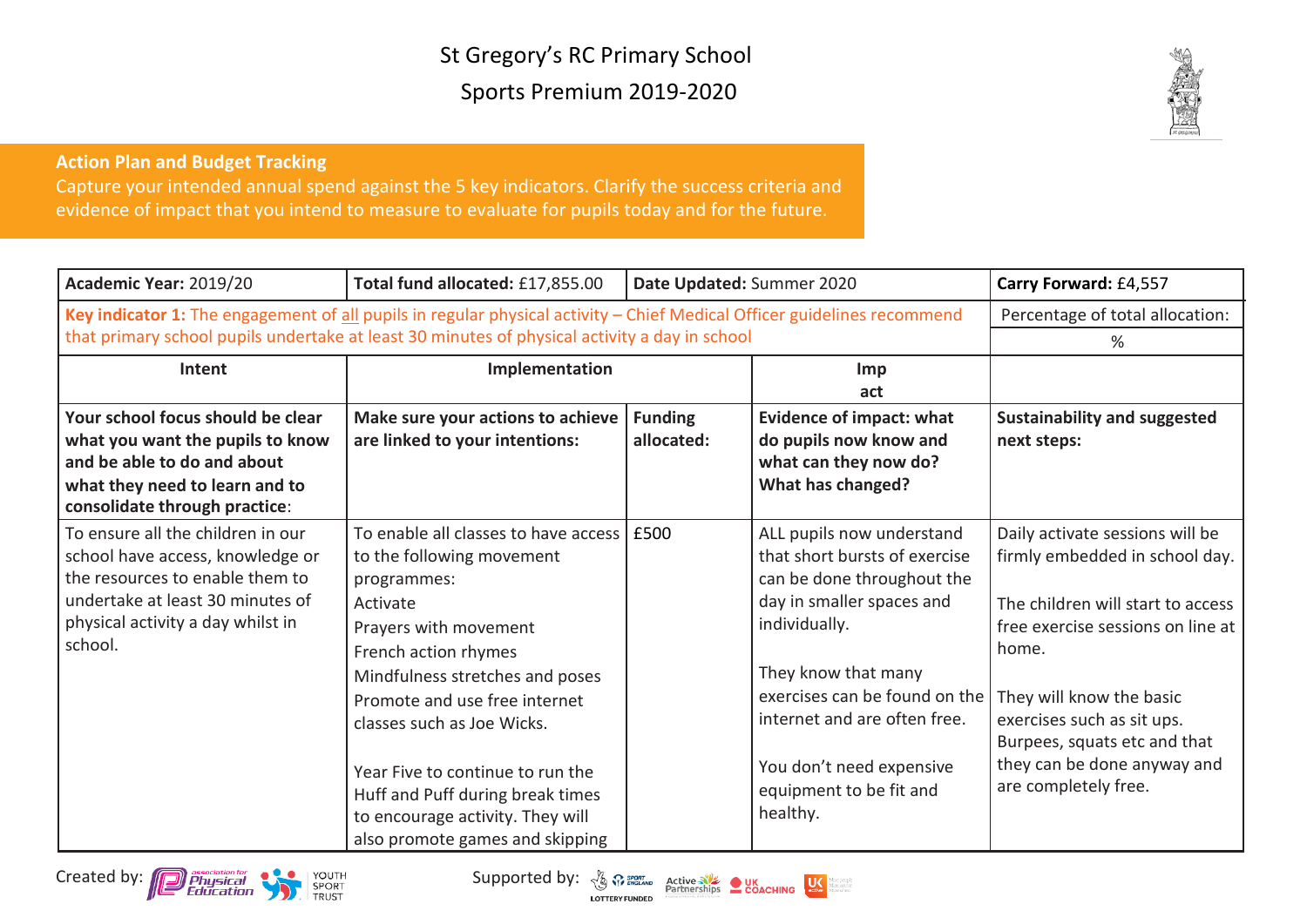|                                                                                                                     | to teach the younger children new<br>activities to play on their own or<br>with friends.<br>To ensure the huff and Puff Leaders<br>are trained and given a timetable.<br>To ensure there is enough<br>equipment to use.<br>Children are taught new skills and<br>games which they can practise at<br>playtimes and outside of school<br>which will ultimately increase<br>physical level in both boys and girls<br>across the school. |                                                                         | Children are playing more<br>games and challenging<br>themselves to targets outside<br>in the playground.<br><b>Timetabled sessions</b><br>Observations<br>Pupil conversation |                                                                                                                                                                              |
|---------------------------------------------------------------------------------------------------------------------|---------------------------------------------------------------------------------------------------------------------------------------------------------------------------------------------------------------------------------------------------------------------------------------------------------------------------------------------------------------------------------------------------------------------------------------|-------------------------------------------------------------------------|-------------------------------------------------------------------------------------------------------------------------------------------------------------------------------|------------------------------------------------------------------------------------------------------------------------------------------------------------------------------|
| To introduce the 'Daily Mile' to the<br>school timetable.                                                           | Meeting with the Daily Mile<br>coordinator.<br>Discuss with staff and implement<br>routes.<br><b>Build into timetables</b>                                                                                                                                                                                                                                                                                                            |                                                                         | An initial meeting took place<br>at the Sports Coordinator<br>event but an individual school<br>meeting did not happen due<br>to circumstances within the<br>school.          | To discuss this with the newly<br>appointed Head Teacher.<br>Hopefully implement 2020/21                                                                                     |
| A whole school 19/20 P.E. focus<br>was:<br>To have a whole school focus on<br>skipping skills linked to sports days | To ensure strong progression of<br>skills throughout the school<br>especially in KS1 from the training<br>delivered by specialist coach.<br>The skills will link to a skipping<br>competitive event for Y4 and Y2.<br>Teacher and classroom support to                                                                                                                                                                                | £1,365.00<br>Various<br>skipping events competition.<br>within the year | Training with Y4 took place<br>and they entered the skipping<br>Y2 Training did not take place<br>re Covid but skills still<br>developed by class teacher.                    | On-going training in the yard.<br>Observation of more children<br>skipping during break times.<br>Children choosing skipping<br>including skipping with the<br>longer ropes. |



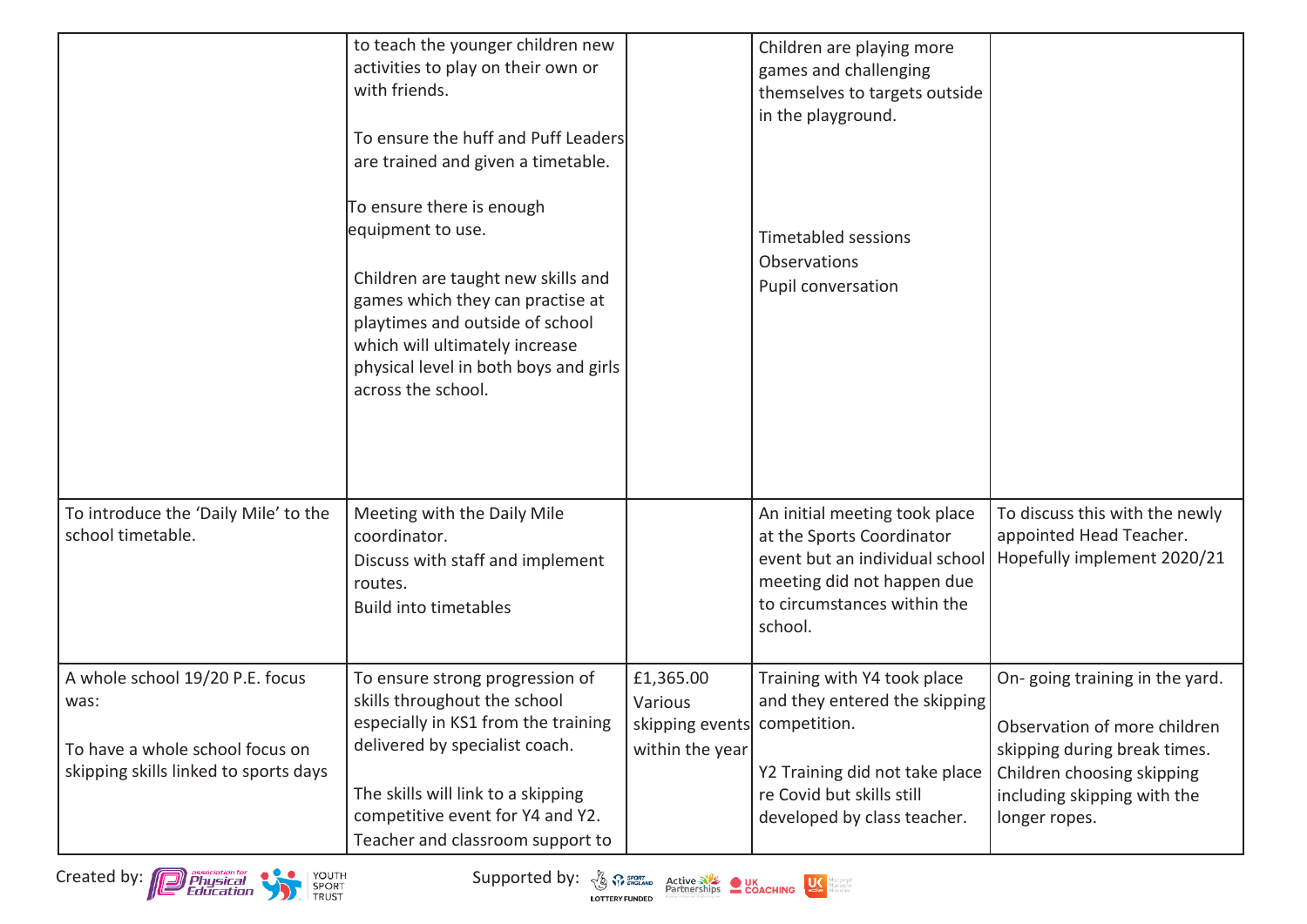| stay in lessons to receive CPD        | Year Four children actively                       | To develop this further as a    |
|---------------------------------------|---------------------------------------------------|---------------------------------|
| training.                             | took part in skipping due                         | target 20/21 due to Covid.      |
|                                       | break times and extra PE                          |                                 |
| All year groups will receive a        | sessions took place to develop                    | The trained children will train |
| specialist skipping session over a 1  | specific skills.                                  | younger children and maybe set  |
| day period to work with each class    |                                                   | up a skipping award scheme.     |
| teaching them new skills.             | Year Two skipping was                             |                                 |
|                                       | developed by the Teacher                          | Many children bought their own  |
| All classes will be taught skipping   | using various skipping                            | skipping ropes to use at home   |
| skills relevant to their Key Stage by | techniques to build their skills                  | or in school.                   |
| either the teacher or the Huff and    | prior to training from the                        |                                 |
| Puff leaders. Huff and Puff leaders   | specialist coach.                                 |                                 |
| will promote skipping within break    |                                                   | Y2 and Y4 teacher up skilled in |
| times.                                | Children had the opportunity                      | Teaching skipping.              |
|                                       | to buy their own skipping                         |                                 |
|                                       | ropes as well as PE co-                           |                                 |
| Skipping ropes purchased.             | ordinator purchasing a range                      |                                 |
|                                       | of skipping ropes to use in PE                    |                                 |
|                                       | lessons and at playtime.                          |                                 |
|                                       |                                                   |                                 |
|                                       | Evidence of Huff and Puff                         |                                 |
|                                       | leaders promoting skipping                        |                                 |
|                                       | within break times.                               |                                 |
|                                       |                                                   |                                 |
|                                       |                                                   |                                 |
|                                       | CPD for Year 2 and Year 4                         |                                 |
|                                       | teachers from skipping<br>workshop. The Year Four |                                 |
|                                       | children then use their                           |                                 |
|                                       | knowledge and skills to                           |                                 |
|                                       | implement this in huff and                        |                                 |
|                                       | puff sessions in Year Five with                   |                                 |
|                                       | all children.                                     |                                 |
|                                       |                                                   |                                 |
|                                       |                                                   |                                 |
|                                       | Observations                                      |                                 |
|                                       |                                                   |                                 |

Created by: **Conspiction** of the Supported by: **Consumer Supported by:**  $\frac{1}{2}$  Supported by: **Consumer Supported by:**  $\frac{1}{2}$  Supported by: **CONSUPPORT** BEGINERAL CONCHING **CONCHING** 



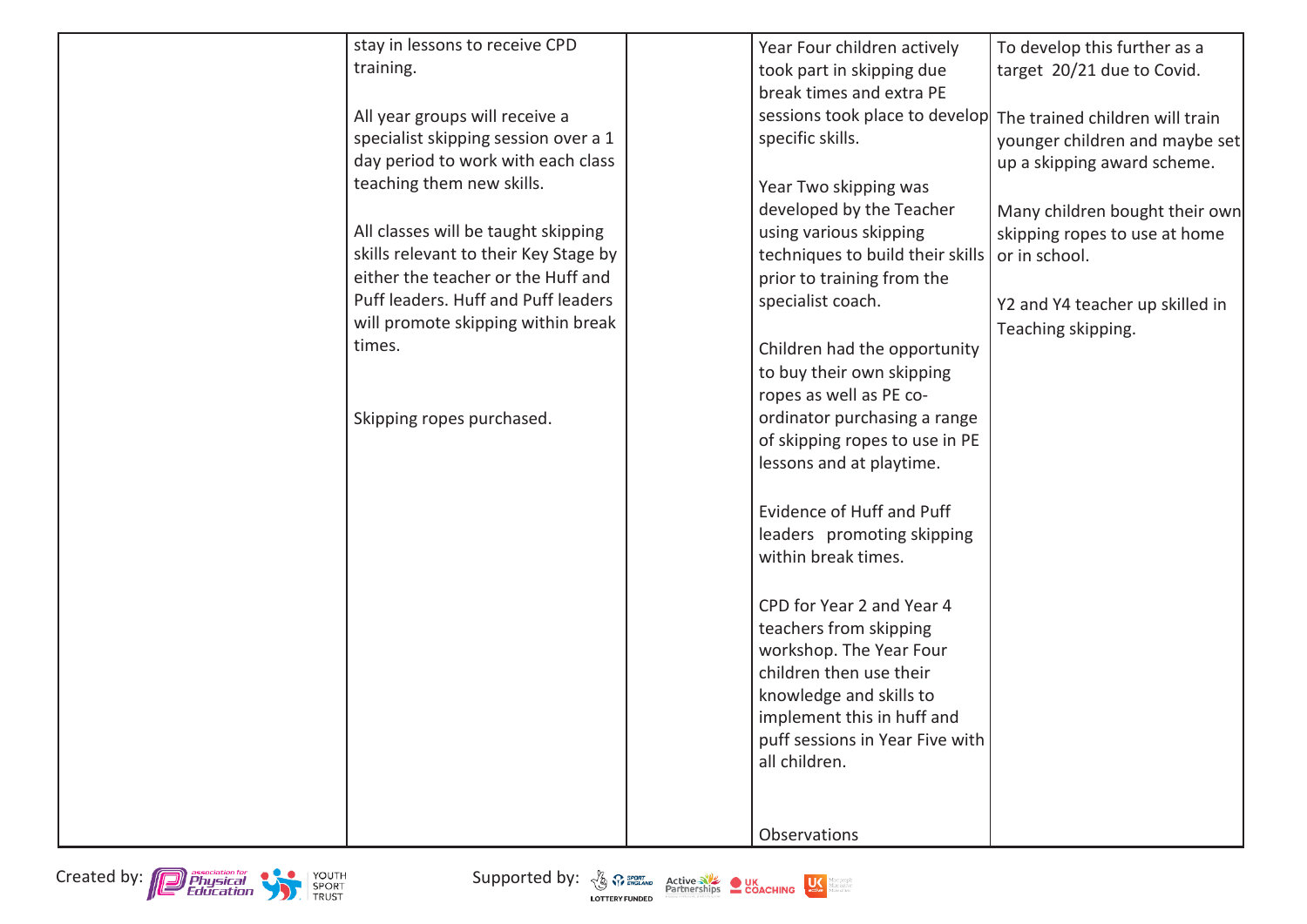|                                                                   |                                                                                                                                                                                                                                                          |         | Pupil conversation                                                                                                                                                                                                 |                                                                                                                                                                       |
|-------------------------------------------------------------------|----------------------------------------------------------------------------------------------------------------------------------------------------------------------------------------------------------------------------------------------------------|---------|--------------------------------------------------------------------------------------------------------------------------------------------------------------------------------------------------------------------|-----------------------------------------------------------------------------------------------------------------------------------------------------------------------|
| Continue to encourage walking,<br>scooting and cycling to school. | Through newsletters and links to<br>government initiatives.                                                                                                                                                                                              |         | Increased numbers took part<br>in the bike to school week.<br>Cycling proficiency week - all<br>children able to participated.                                                                                     | Continue to work closely with<br>children, parents and<br>government initiatives to<br>increase the number of pupils<br>who use these methods to<br>travel to school. |
|                                                                   |                                                                                                                                                                                                                                                          |         | Encouragement of younger<br>siblings to ride, scoot to walk<br>to school.<br>Number of bikes and scooters<br>in the bike sheds increased.<br>More parents coming to<br>school on bikes.                            |                                                                                                                                                                       |
| To develop netball and football<br>skills.                        | Netball training to take place for<br>boys and girls at lunch / break times.                                                                                                                                                                             | £230.00 | Entry into a Competitive<br>Regional Events / leagues.                                                                                                                                                             | Continue to enter events and<br>have the posts up in the yard.                                                                                                        |
|                                                                   | Posts to be keep up when training<br>not on and balls / bibs made<br>accessible for all children.<br>Enter into South Tyneside School<br>Sport netball and football leagues<br>to enable pupils of all the ages 9-<br>11 to participate in festivals and |         | Netball / football skills<br>continually being developed.<br>Increase in skilled netball and<br>football skilled children.<br>Pupils encouraged and sign<br>posted to regional clubs.<br>Fitness skills increased. | Balls and equipment to be<br>readily available.                                                                                                                       |
|                                                                   | competitions throughout the<br>academic year.                                                                                                                                                                                                            |         |                                                                                                                                                                                                                    |                                                                                                                                                                       |



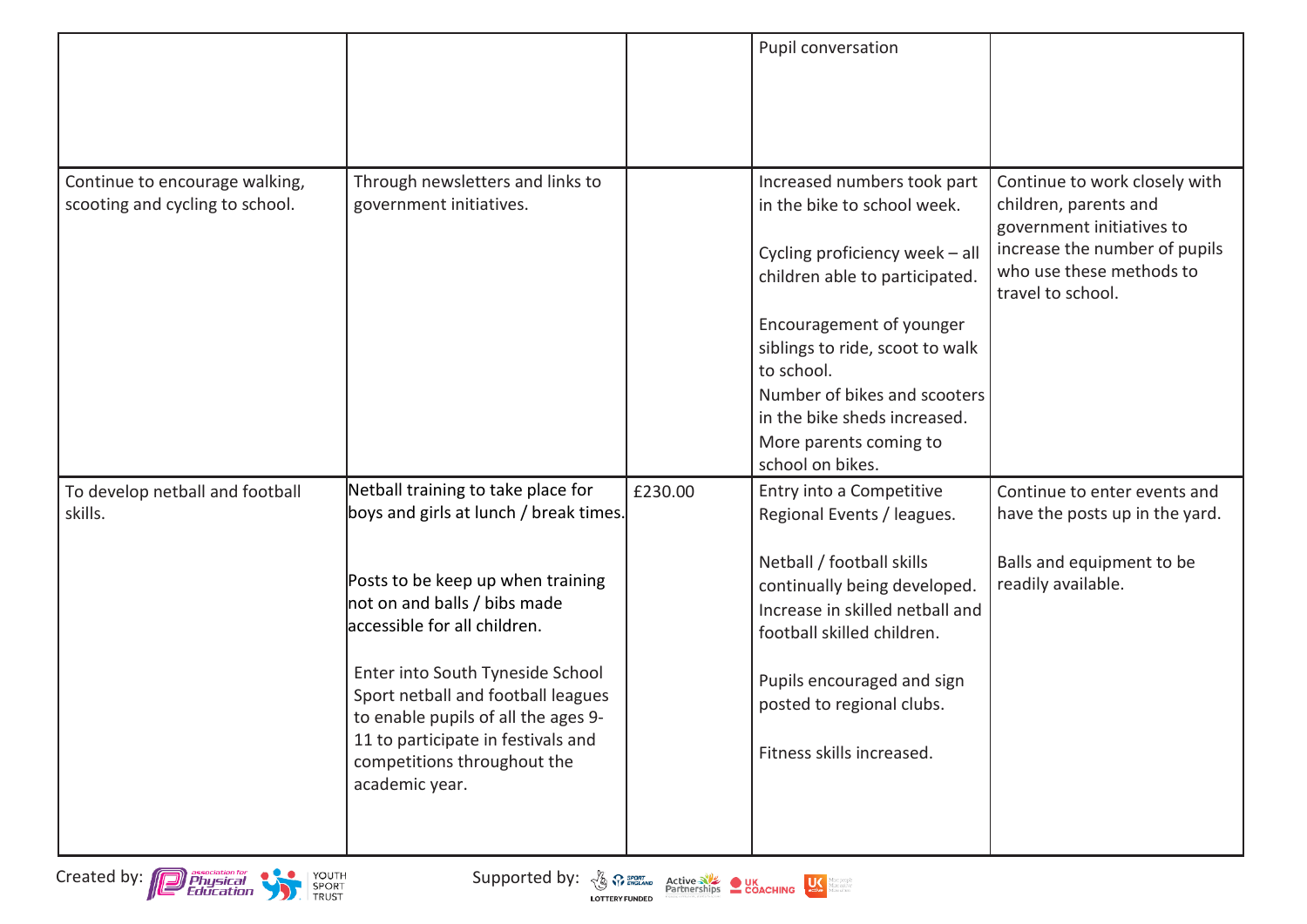| To develop and encourage the pupils    | Enter into St. Wilfred's feeder      | Opportunities for classes to   | Children are taught new skills     |
|----------------------------------------|--------------------------------------|--------------------------------|------------------------------------|
| to practise new skills at break and    | school events to enable pupils of    | attend regular festivals and   | and games which they can           |
| lunch time prior to and after entering | all ages (Reception - Year 6) to     | competitions.                  | practise at playtimes and out      |
| competitive events.                    | participate in festivals and         |                                | side of school which will          |
|                                        | competitions throughout the          | Informal lesson observations   | ultimately increase physical       |
|                                        | academic year.                       | of sports coaches show         | level in both boys and girls       |
|                                        |                                      | teaching to be very good and   | across the school.                 |
|                                        | Enter into South Tyneside School     | outstanding.                   |                                    |
|                                        | Sport Network events to enable       |                                |                                    |
|                                        | pupils of all ages (Reception - Year | Class teacher P.E. knowledge   | <b>Class Teacher and Classroom</b> |
|                                        | 6) to participate in festivals and   | and skills have improved.      | assistant are continually being    |
|                                        | competitions throughout the          |                                | further developed in their         |
|                                        | academic year.                       | Pupils skill development has   | teaching and supporting PE         |
|                                        |                                      | improved.                      | lessons.                           |
|                                        | To work with specialist coaches to   |                                |                                    |
|                                        | develop skills and enter events.     | Class registers show all       | Areas of any weaknesses in PE      |
|                                        |                                      | children are participating.    | skill development can be           |
|                                        | To work Bryan Levey and Rachel       |                                | identified and CPD offered.        |
|                                        | Lynch (SGO's) to enter Network       | Classroom assistants           |                                    |
|                                        | and to confirm attendance to         | knowledge developed due to     | Specialist coaches will be able    |
|                                        | festivals.                           | observations.                  | to identify areas of weakness in   |
|                                        | Netball                              |                                | certain skills from the children   |
|                                        | Football                             |                                | moving into upper ks2 which        |
|                                        |                                      | Participation in linked out of | could then be used as an area      |
|                                        | To work alongside Helen Nutall and   | school clubs.                  | for development.                   |
|                                        | St. Wilfred's.                       |                                |                                    |
|                                        |                                      | Pupil Conversations.           | Ensure classes are provided        |
|                                        | CPD sessions with SAFC for Year      | <b>Class Registers</b>         | with opportunities to              |
|                                        | Four and Year Three teachers.        | Drop in's                      | experience a variety of festivals. |
|                                        |                                      | Timetable                      |                                    |
|                                        |                                      | Lesson Plans                   |                                    |
|                                        |                                      | Assessment                     |                                    |
|                                        |                                      |                                |                                    |
|                                        |                                      |                                |                                    |





Morepeople<br>Moreactive<br>Moreoften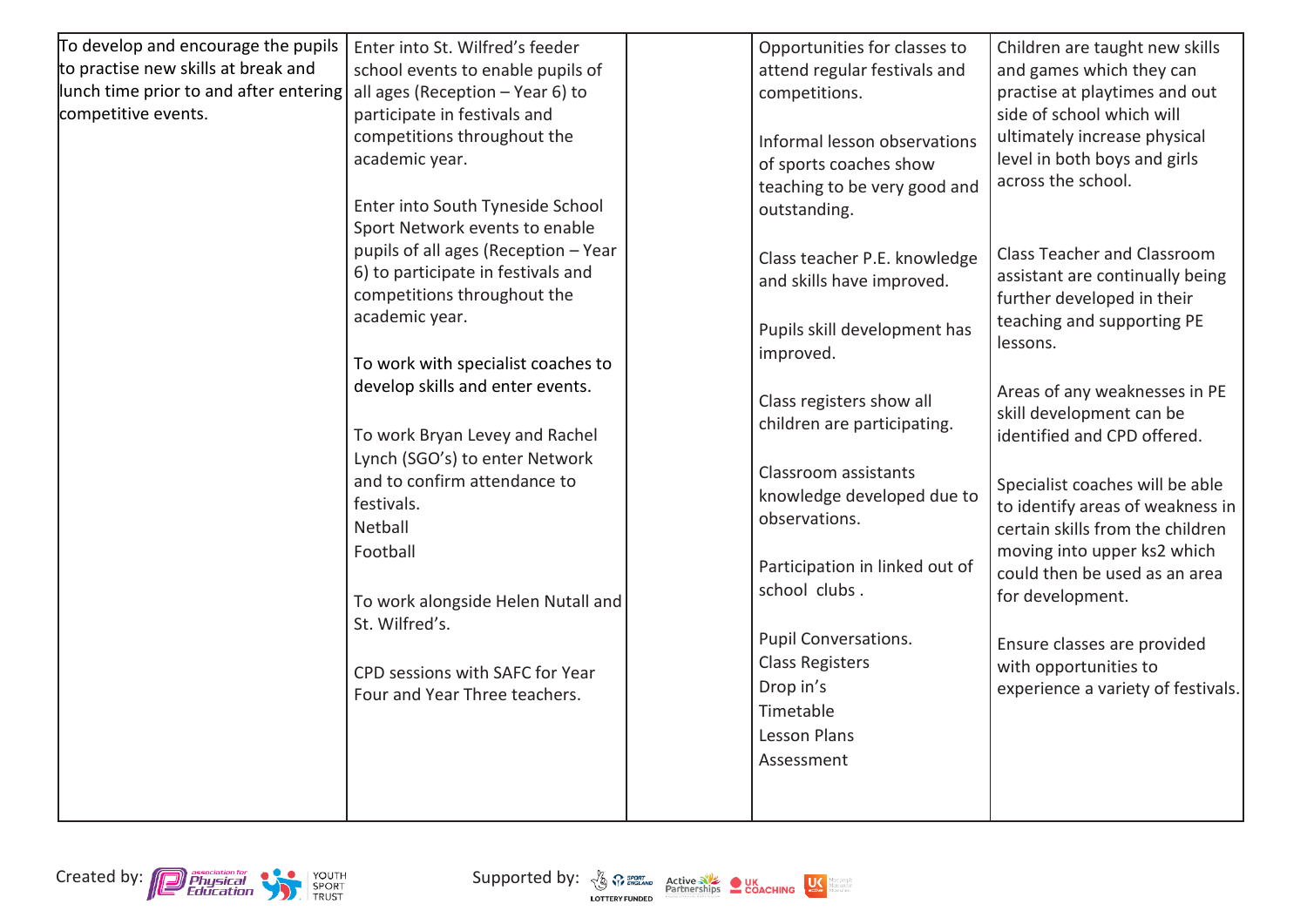| To timetabled PE sessions during   | To ensure a timetable slot of hall or $\vert$ £6,650.00                                                                                                                                                                                                          |           | Planned engagement of all                                                                                                                                                                                                                                                                                                                                                                                                                                                                                                                                                                                | PE within school will be of an                                                                                                                                                                                                                                                                                  |
|------------------------------------|------------------------------------------------------------------------------------------------------------------------------------------------------------------------------------------------------------------------------------------------------------------|-----------|----------------------------------------------------------------------------------------------------------------------------------------------------------------------------------------------------------------------------------------------------------------------------------------------------------------------------------------------------------------------------------------------------------------------------------------------------------------------------------------------------------------------------------------------------------------------------------------------------------|-----------------------------------------------------------------------------------------------------------------------------------------------------------------------------------------------------------------------------------------------------------------------------------------------------------------|
| the week (including specialist     | MUGA is available weekly for PE for                                                                                                                                                                                                                              |           | pupils in regular physical                                                                                                                                                                                                                                                                                                                                                                                                                                                                                                                                                                               | increased quality and in line                                                                                                                                                                                                                                                                                   |
| coaches) to ensure PE is regularly | each year group.                                                                                                                                                                                                                                                 |           | activity throughout the                                                                                                                                                                                                                                                                                                                                                                                                                                                                                                                                                                                  | with the new requirements of                                                                                                                                                                                                                                                                                    |
| taught.                            | To ensure all children participate.                                                                                                                                                                                                                              | £3,038.00 | school.                                                                                                                                                                                                                                                                                                                                                                                                                                                                                                                                                                                                  | the National Curriculum.                                                                                                                                                                                                                                                                                        |
|                                    | To provide a specialist coach for<br>each year group.<br>To provide resources and a scheme<br>of work for lessons not taught by<br>the specialist.<br>To link out of school clubs to the<br>sports taught in school and add<br>different ones to develop skills. |           | Focus on ensuring upper KS2<br>children are keen to continue<br>to add sport into their<br>lifestyle.<br>An increase in the number of<br>children accessing better<br>quality PE lessons leading to<br>an increase in children's<br>ability and achievements in<br>PE. (Good and outstanding<br>lessons noted by PE<br>coordinator)<br>Pupils have been seen to be<br>active, involved and enjoying<br>their PE lessons. Verbal<br>feedback from pupils is very<br>good.<br>New opportunities to learn a<br>new sport/new skills lead by<br>specialist coach.<br>All pupils receiving PE<br>entitlement. | Additionally, teachers will be<br>made aware of Ofsted's criteria<br>to achieve an outstanding<br>lesson. An increased number of<br>children will access better<br>quality PE lessons leading to an<br>increase in children's ability and<br>achievements in PE.<br>Ensure all year groups receive<br>coaching. |
|                                    | Key indicator 2: The profile of PESSPA being raised across the school as a tool for whole school improvement                                                                                                                                                     |           |                                                                                                                                                                                                                                                                                                                                                                                                                                                                                                                                                                                                          | Percentage of total allocation:                                                                                                                                                                                                                                                                                 |
|                                    | %                                                                                                                                                                                                                                                                |           |                                                                                                                                                                                                                                                                                                                                                                                                                                                                                                                                                                                                          |                                                                                                                                                                                                                                                                                                                 |



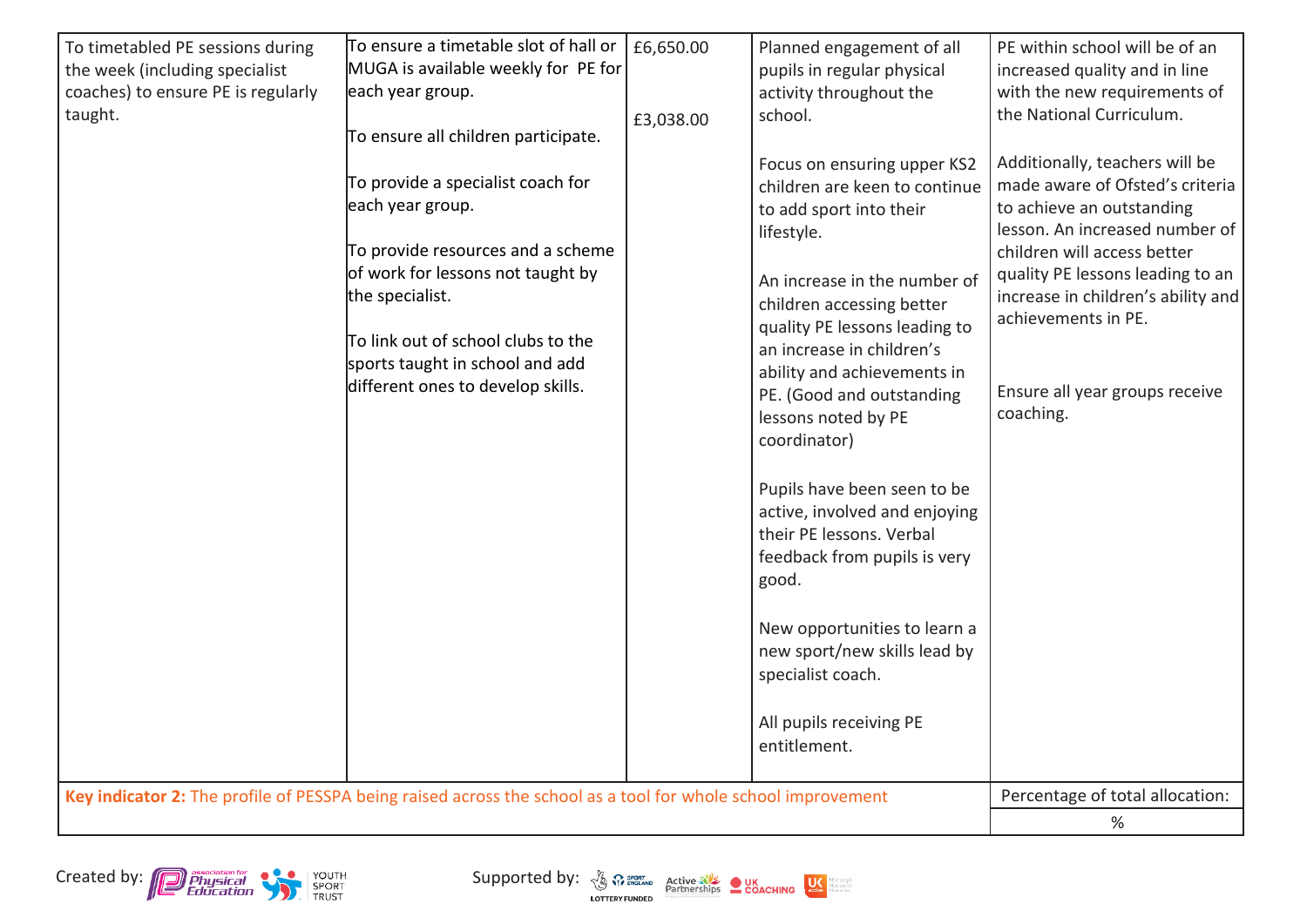| Intent                                                                                                                                                                  | Implementation                                                                                                                                                                                                                                                                                                                                 |                                       | <b>Imp</b><br>act                                                                                                                                                                                       |                                                                                                                                                                                        |
|-------------------------------------------------------------------------------------------------------------------------------------------------------------------------|------------------------------------------------------------------------------------------------------------------------------------------------------------------------------------------------------------------------------------------------------------------------------------------------------------------------------------------------|---------------------------------------|---------------------------------------------------------------------------------------------------------------------------------------------------------------------------------------------------------|----------------------------------------------------------------------------------------------------------------------------------------------------------------------------------------|
| Your school focus should be clear<br>what you want the pupils to know<br>and be able to do and about<br>what they need to learn and to<br>consolidate through practice: | Make sure your actions to achieve<br>are linked to your intentions:                                                                                                                                                                                                                                                                            | <b>Funding</b><br>allocated:          | Evidence of impact: what<br>do pupils now know and<br>what can they now do?<br>What has changed?:                                                                                                       | Sustainability and suggested<br>next steps:                                                                                                                                            |
| To continue to keep all staff up to date<br>of all new developments within PE.                                                                                          | Attend all PE coordinator meetings.<br>Read new articles on the AFPE website<br>and other websites.<br>Feedback to staff regularly                                                                                                                                                                                                             |                                       | Pupils will benefit from any new<br>initiatives and up to date<br>information on curriculum and<br>club links<br>Staff are kept up to date with<br>new initiatives.                                     | To continue to keep up to date any<br>new developments within PE and<br>feedback this information to staff<br>through INSET or email.                                                  |
| To celebrate sporting achievements in<br>the weekly assembly                                                                                                            | Every week sporting certificates and<br>trophies will be celebrated in the<br>Monday or Wednesday assembly.<br>Ensure the whole school is aware of the<br>importance of PE and Sport and to<br>encourage all pupils to aspire to get<br>involved.<br>Achievements celebrated in assembly<br>and classrooms.<br>Introduce a weekly Sports Award | Trophy<br><b>Certificates</b><br>£150 | Increased number of children<br>entering events, clubs and<br>sharing news of their success.<br>The profile of sporting<br>achievements in school will be<br>raised.                                    | Ongoing celebration assemblies to<br>showcase certificates and trophies.<br>Pupils encouraged to achieve<br>success in PE.                                                             |
| To share the success of sporting role<br>models with the school community.                                                                                              | Invite local sporting personalities into<br>school so pupils can identify with their<br>success and aspire to be a local sporting<br>hero.<br>Continue to work alongside -Show<br>racism the red card football link and<br>Newcastle basketball link. Newcastle<br>Eagles basketball links via KM.                                             | Donations                             | To inspire the children and<br>encourage participation into<br>more activities and to show the<br>children that sporting<br>personalities come from all walks other sporting professions to<br>of life. | See who contacts the school and<br>find any links which the children are<br>interested in.<br>Invite sporting personalities from<br>ensure a wide range.<br>Possibly Athletics / Dance |



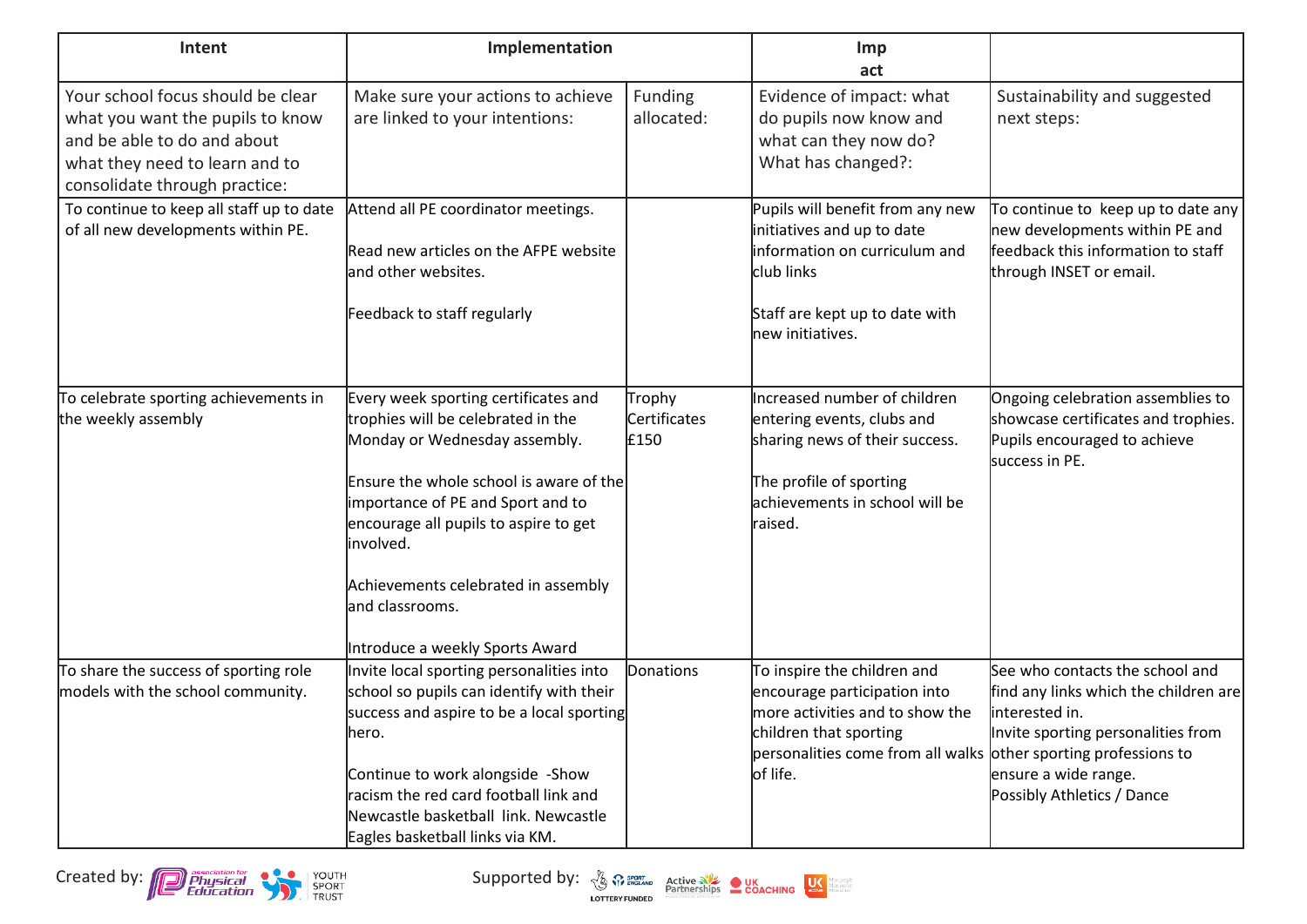| To raise the importance of sport in<br>school by adding a notice board in hall to with photos from current PE lessons<br>raise profile of PE and Sport. | Create a display board in the hall<br>or events.<br>Children to add comments or<br>writing to match. | The diplays will promote<br>PESSPA and the children and<br>staff will both be involved. | <b>Regular Updates</b> |
|---------------------------------------------------------------------------------------------------------------------------------------------------------|------------------------------------------------------------------------------------------------------|-----------------------------------------------------------------------------------------|------------------------|



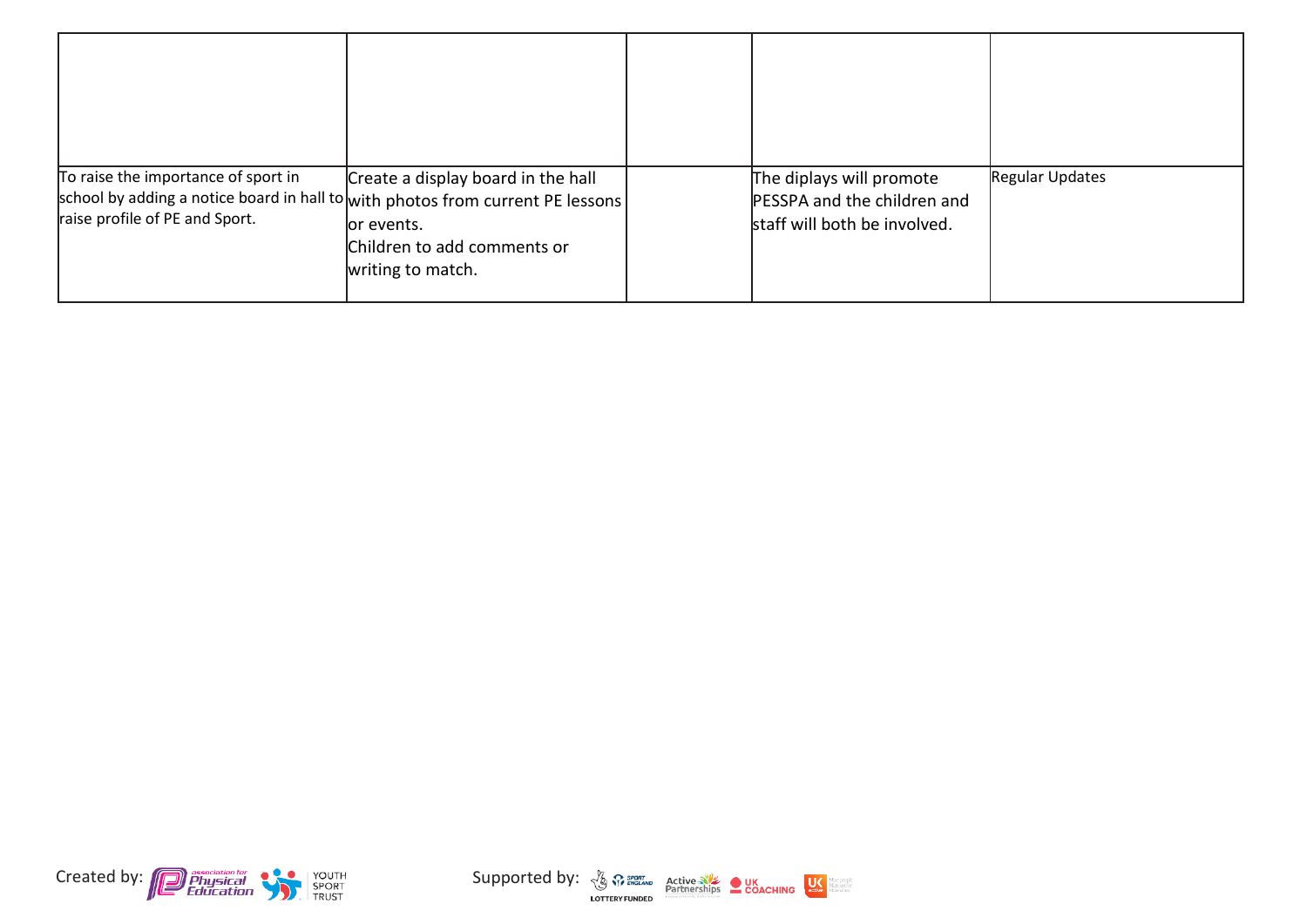| Key indicator 3: Increased confidence, knowledge and skills of all staff in teaching PE and sport                                                                       |                                                                                                                                                                   |                         |                                                                                                                     | Percentage of total allocation:                                                                             |
|-------------------------------------------------------------------------------------------------------------------------------------------------------------------------|-------------------------------------------------------------------------------------------------------------------------------------------------------------------|-------------------------|---------------------------------------------------------------------------------------------------------------------|-------------------------------------------------------------------------------------------------------------|
|                                                                                                                                                                         |                                                                                                                                                                   |                         |                                                                                                                     | %                                                                                                           |
| Intent                                                                                                                                                                  | Implementation                                                                                                                                                    |                         | Impact                                                                                                              |                                                                                                             |
| Your school focus should be clear<br>what you want the pupils to know<br>and be able to do and about<br>what they need to learn and to<br>consolidate through practice: | Make sure your actions to<br>achieve are linked to your<br>intentions:                                                                                            | Funding<br>allocated:   | Evidence of impact: what do<br>pupils now know and what<br>can they now do? What has<br>changed?:                   | Sustainability and suggested<br>next steps:                                                                 |
| To ensure the all staff in school are<br>given the opportunity to develop<br>their confidence, knowledge and<br>skills in teaching PE and sport by                      | Employ two specialist coaches to<br>work in school alongside the<br>class teacher.                                                                                | Figures added<br>above. | Informal lesson observations<br>show teaching to be very good<br>and outstanding.                                   | Teachers will continually be<br>developed to enable them to<br>teach their own lessons more<br>effectively. |
| working alongside a specialised PE<br>coach.                                                                                                                            | Teachers will be provided with<br>CPD in areas of the curriculum<br>and other areas. On occasions                                                                 |                         | Class teacher P.E. knowledge and<br>skills have improved.                                                           |                                                                                                             |
|                                                                                                                                                                         | they will work with smaller<br>groups to excel specific P.E. skills<br>in upper KS2.                                                                              |                         | Pupils skill development has<br>improved.                                                                           |                                                                                                             |
|                                                                                                                                                                         | One specialist teacher will work<br>with the KS1 teachers and class<br>to further develop teacher                                                                 |                         | Class registers show all children<br>are participating.                                                             |                                                                                                             |
|                                                                                                                                                                         | knowledge and improve the skills<br>of pupils.<br>Specialist coaching to work<br>alongside teachers in lower key<br>stage Two.                                    |                         | Classroom assistants knowledge<br>developed due to observations.<br>Participation in linked out of<br>school clubs. |                                                                                                             |
|                                                                                                                                                                         | KM to coach Year Five.<br>CW to coach Year Six.<br>SAFC to coach Year Three and<br>Four.<br>On occasions half the class for<br>each session for specialist input. |                         | Pupil Conversations.<br><b>Class Registers</b><br>Drop in's<br>Timetable<br>Lesson Plans<br>Assessment              |                                                                                                             |

Created by: **Conspiction** of the Supported by: **Consumer Supported by:**  $\frac{1}{2}$  Supported by: **Consumer Supported by:**  $\frac{1}{2}$  Supported by: **CONSUPPORT** BEGINERAL CONCHING **CONCHING** 



Morepeople<br>Moreactive<br>Moreoften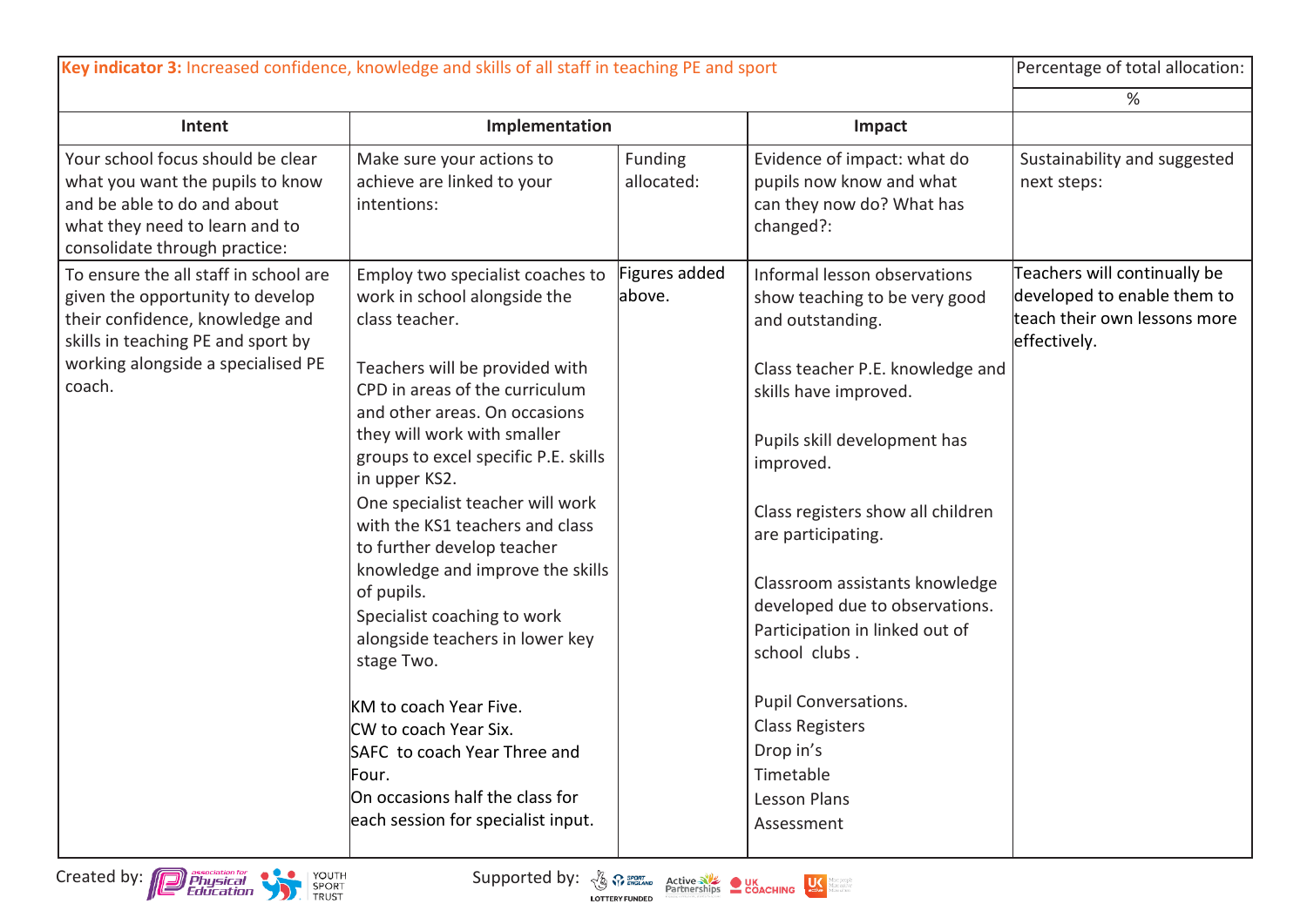|                                                                                                                                                                                                                    | Teacher / CA to observe specific<br>lessons to develop own skills when<br>either delivering or supporting<br>within a lesson.<br>To encourage children from the<br>year groups to attend out of<br>school clubs. |                                                                   |                                                                                                                     |                                                                                                                               |
|--------------------------------------------------------------------------------------------------------------------------------------------------------------------------------------------------------------------|------------------------------------------------------------------------------------------------------------------------------------------------------------------------------------------------------------------|-------------------------------------------------------------------|---------------------------------------------------------------------------------------------------------------------|-------------------------------------------------------------------------------------------------------------------------------|
| Key indicator 4: Broader experience of a range of sports and activities offered to all pupils                                                                                                                      |                                                                                                                                                                                                                  |                                                                   |                                                                                                                     | Percentage of total allocation:<br>%                                                                                          |
| Intent                                                                                                                                                                                                             | Implementation                                                                                                                                                                                                   |                                                                   | Impact                                                                                                              |                                                                                                                               |
| Your school focus should be clear<br>what you want the pupils to know<br>and be able to do and about<br>what they need to learn and to<br>consolidate through practice:                                            | Make sure your actions to<br>achieve are linked to your<br>intentions:                                                                                                                                           | Funding<br>allocated:                                             | Evidence of impact: what do<br>pupils now know and what<br>can they now do? What has<br>changed?:                   | Sustainability and suggested<br>next steps:                                                                                   |
| To carry out a P.E. resource audit<br>of the full school for safety and<br>renewal of equipment to ensure there lessons and skills and allow them<br>are enough resources for a range of<br>sports and activities. | The purchasing of new equipment $E$ 765<br>will enable staff to teach better PE<br>to broaden the range of PE<br>activities and skills developed<br>within those lessons                                         |                                                                   | Receipts<br>To purchase new equipment for<br>PE lessons and playtime.                                               | Staff will be able to teach<br>better PE lessons and skills.<br>The range of PE activities and<br>skills will be broader.     |
| To introduce new sports and build<br>upon existing sports /skills.                                                                                                                                                 | Introduce a range of<br>new skills on sports<br>day.                                                                                                                                                             | £300                                                              | Photographs<br><b>P</b> Pupil conversation<br><b>7 Receipts</b><br><b>7</b> Timetable showing times of<br>football, | Continue to develop and<br>further club links.<br>These sessions equip children                                               |
|                                                                                                                                                                                                                    | Introduce a new activity to all<br>classes - Archery.<br>New skipping skills                                                                                                                                     |                                                                   | karate,<br>summer<br>games,<br>gymnastics,                                                                          | with skills they need to reduce<br>anger, manage anxiety and<br>build resilience. Teachers<br>supporting will be able to take |
| Created by:<br><b>Physical</b><br>Education<br>SPORT<br>TRUST                                                                                                                                                      | Supported by:                                                                                                                                                                                                    | <b>ENGLAND</b><br>Active<br>Partnerships<br><b>LOTTERY FUNDED</b> | <b>OUK</b><br>COACHING<br>$\bigcup_{\text{active}}$<br>are people<br>are active<br>are often                        | some strategies used to class                                                                                                 |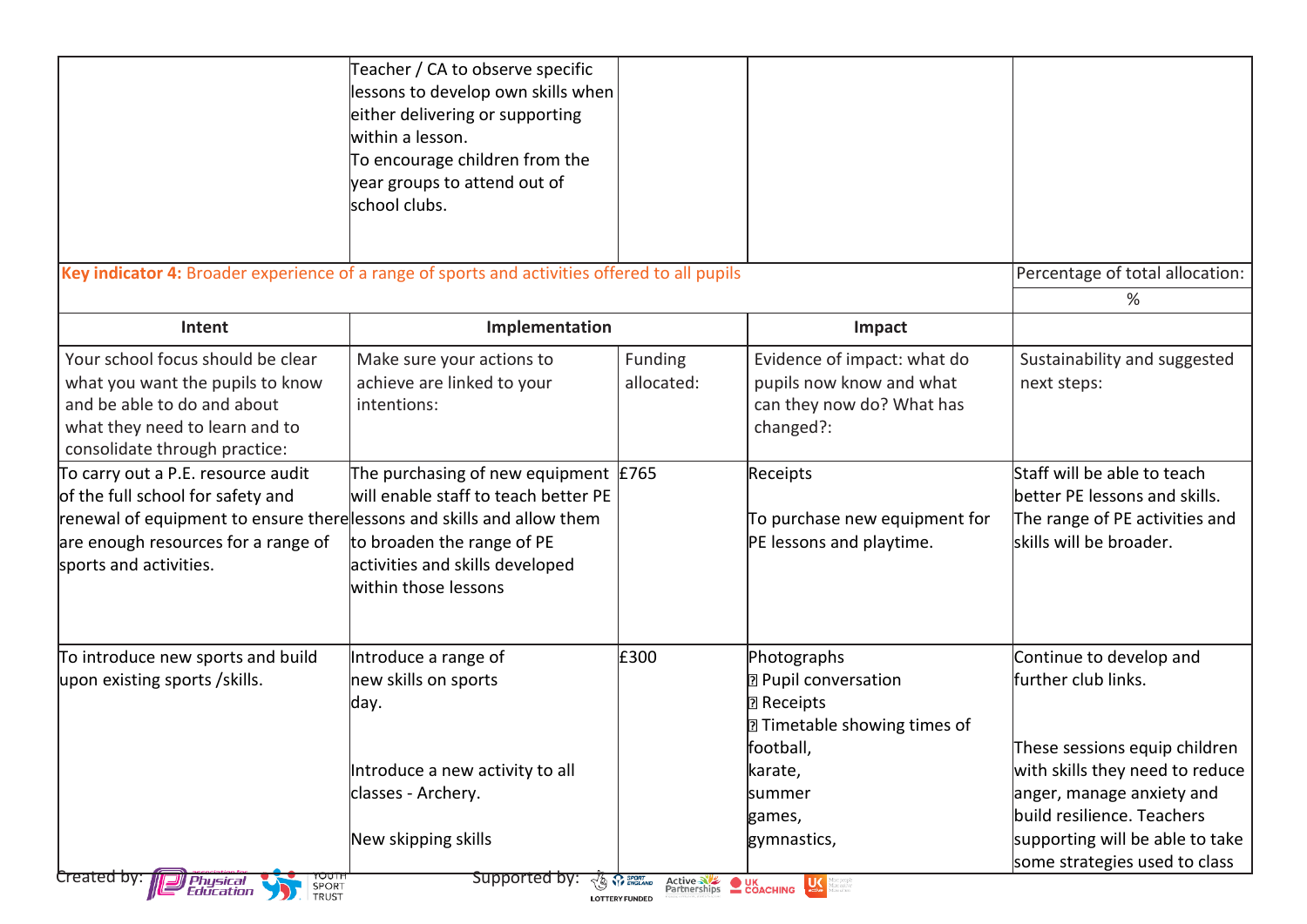|                                                                                                                                                                                                                                 | $CW$ – range of new athletic skills<br>KM - Games skill Development<br>Develop dance skills<br>Tennis                           | New opportunities to learn new<br>sports<br>/skills provided in both curriculum<br>and after school clubs. Strong links<br>also given in these clubs to<br>clubs in the area.<br>Opportunities for children to<br>attend after school clubs and<br>ultimately to<br>improve chances of excelling in<br>sports (clearer talent pathways) | and to future lessons delivered<br>by themselves.<br>Continue to offer a wide range<br>of activities both within and<br>outside the curriculum in order<br>to get more pupils involved. |
|---------------------------------------------------------------------------------------------------------------------------------------------------------------------------------------------------------------------------------|---------------------------------------------------------------------------------------------------------------------------------|-----------------------------------------------------------------------------------------------------------------------------------------------------------------------------------------------------------------------------------------------------------------------------------------------------------------------------------------|-----------------------------------------------------------------------------------------------------------------------------------------------------------------------------------------|
| Focus on the children who are<br>inactive and do not usually take up<br>sporting provision provided at school<br>and those children who develop to<br>de- clutter their minds to make them<br>physically and mentally stronger. | Mindfulness (Y6) links to<br>SDP well being mental awareness.<br>Arrange a pupil survey to ascertain<br>what pupils would like. | Mindfulness sessions prior to SATs Focus particularly on those<br>provides a time and space for our<br>most vulnerable children<br>With the addition of new clubs                                                                                                                                                                       | pupils who do not take up<br>additional PE and Sport<br>opportunities.                                                                                                                  |
|                                                                                                                                                                                                                                 | Involve external coaches to work<br>with staff.                                                                                 | should lead to an increase in<br>children participating in sport in<br>school.                                                                                                                                                                                                                                                          |                                                                                                                                                                                         |
|                                                                                                                                                                                                                                 | Look at the registers of children<br>attending sports / after school<br>clubs.<br>Send a questionnaire or ask                   | <b>WIDER IMPACT AS A RESULT OF</b><br><b>ABOVE</b><br>Increase in the number of<br>$\bullet$<br>children participating in                                                                                                                                                                                                               |                                                                                                                                                                                         |
|                                                                                                                                                                                                                                 | children who do not attend the<br>reasons why.<br>Ask if they would like any other<br>club which is currently not on            | lessons resulting in<br>progress and achievement<br>in curriculum PE improving<br>year on year.                                                                                                                                                                                                                                         |                                                                                                                                                                                         |
|                                                                                                                                                                                                                                 | loffer.                                                                                                                         | Most children enjoy PE and<br>sport and want to get<br>involved in more activities.                                                                                                                                                                                                                                                     |                                                                                                                                                                                         |

Created by: **Conspiction** of the Supported by: **Consumer Supported by:**  $\frac{1}{2}$  Supported by: **Consumer Supported by:**  $\frac{1}{2}$  Supported by: **CONSUPPORT** BEGINERAL CONCHING **CONCHING** 





Morepeople<br>Moreactive<br>Moreoften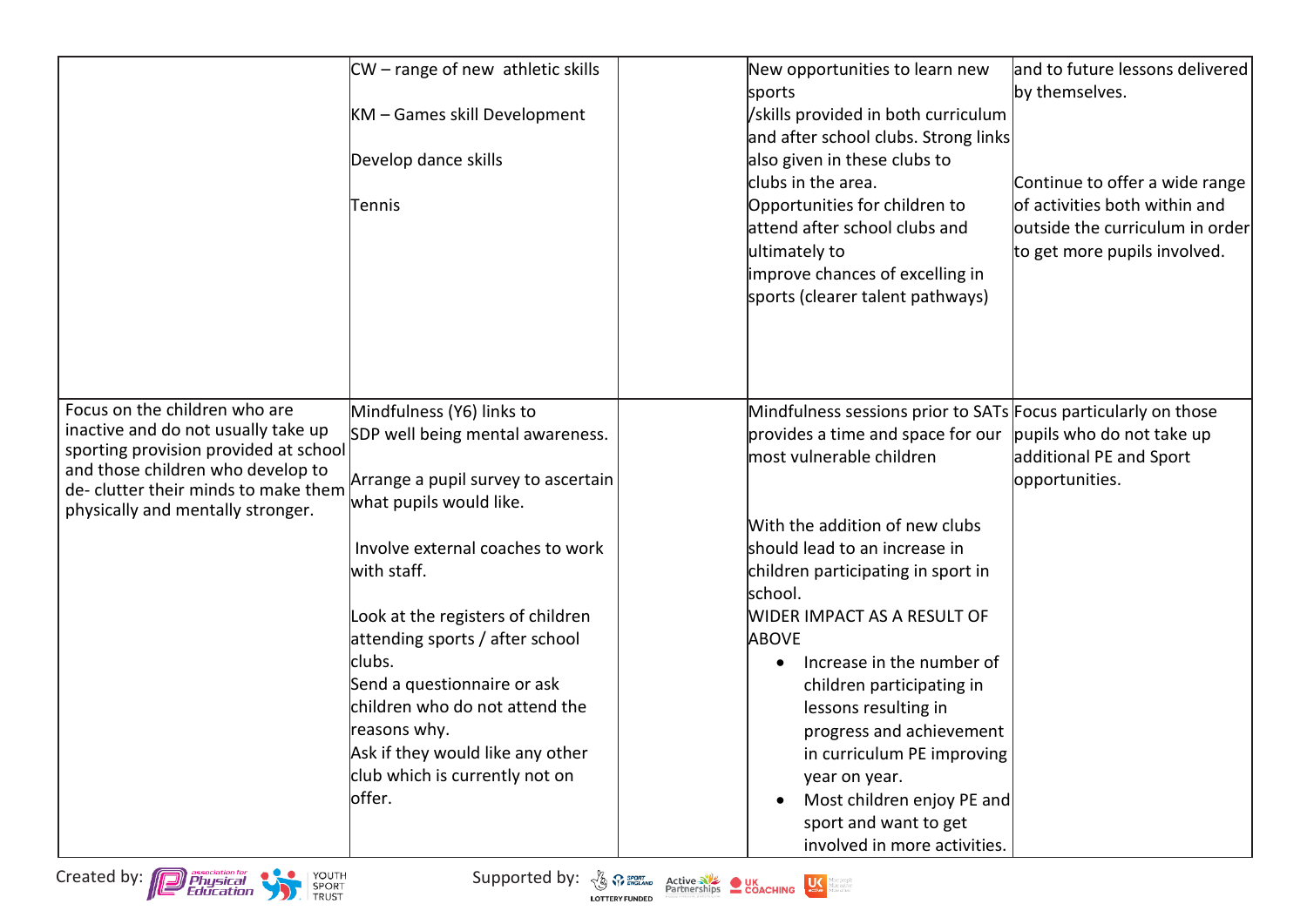|                                                                                                                                                                         |                                                                                                                                                                                                        |                       | Pupils seem calmer and use<br>strategies taught in lessons to<br>reduce any worries.                                                                                                                                     |                                                                                                                                                |
|-------------------------------------------------------------------------------------------------------------------------------------------------------------------------|--------------------------------------------------------------------------------------------------------------------------------------------------------------------------------------------------------|-----------------------|--------------------------------------------------------------------------------------------------------------------------------------------------------------------------------------------------------------------------|------------------------------------------------------------------------------------------------------------------------------------------------|
|                                                                                                                                                                         | Key indicator 5: Increased participation in competitive sport                                                                                                                                          |                       |                                                                                                                                                                                                                          | Percentage of total allocation:                                                                                                                |
|                                                                                                                                                                         |                                                                                                                                                                                                        |                       |                                                                                                                                                                                                                          | %                                                                                                                                              |
| Intent                                                                                                                                                                  | Implementation                                                                                                                                                                                         |                       | Impact                                                                                                                                                                                                                   |                                                                                                                                                |
| Your school focus should be clear<br>what you want the pupils to know<br>and be able to do and about<br>what they need to learn and to<br>consolidate through practice: | Make sure your actions to<br>achieve are linked to your<br>intentions:                                                                                                                                 | Funding<br>allocated: | Evidence of impact: what do<br>pupils now know and what<br>can they now do? What has<br>changed?:                                                                                                                        | Sustainability and suggested<br>next steps:                                                                                                    |
| To enter more School Sport Network<br>events, school partnership<br>competitions<br>To enter multiple teams in a wide                                                   | Ensure children attend festivals<br>and competitions.<br>Participate in football and netball<br>events.                                                                                                | £300                  | Attending competitions and<br>levents allows more children to<br>take part in physical activity.<br>Competition and playing against                                                                                      | Entry to the School Sport<br>Network events, school<br>partnership competitions and<br>participation in a number of<br>events will be ongoing. |
| variety of different competitions and<br>continue to develop partnerships with School Sport Events.<br>local clubs and providers                                        |                                                                                                                                                                                                        |                       | other children develops increased<br>confidence and knowledge.                                                                                                                                                           |                                                                                                                                                |
| To provide opportunities for classes                                                                                                                                    | St. Wilfred's partnership                                                                                                                                                                              |                       | Receipts                                                                                                                                                                                                                 |                                                                                                                                                |
| to attend regular competitions<br>against other local schools.                                                                                                          | Ensure travel to competitions is<br>arranged in advance.<br>Enter skipping competitions<br>Work with Bryan Levey and Rachel<br>Lynch to enter Network<br>Liaise with Helen Nuttal St Wilfred<br>llink. |                       | Competition and development in<br>skills linked to events inspires and<br>motivates children to participate.<br>This has an impact on their<br>academic studies through<br>improved behaviour and output in<br>llessons. |                                                                                                                                                |
| YOUTH<br>FRUST<br>Created by: Physical                                                                                                                                  | Supported by: $\sqrt[n]{a}$ $\sqrt[n]{a}$ active $\frac{1}{\sqrt[n]{a}}$ OUK COACHING                                                                                                                  | <b>LOTTERY FUNDED</b> | Mare people<br>Mare active<br>Mare often                                                                                                                                                                                 |                                                                                                                                                |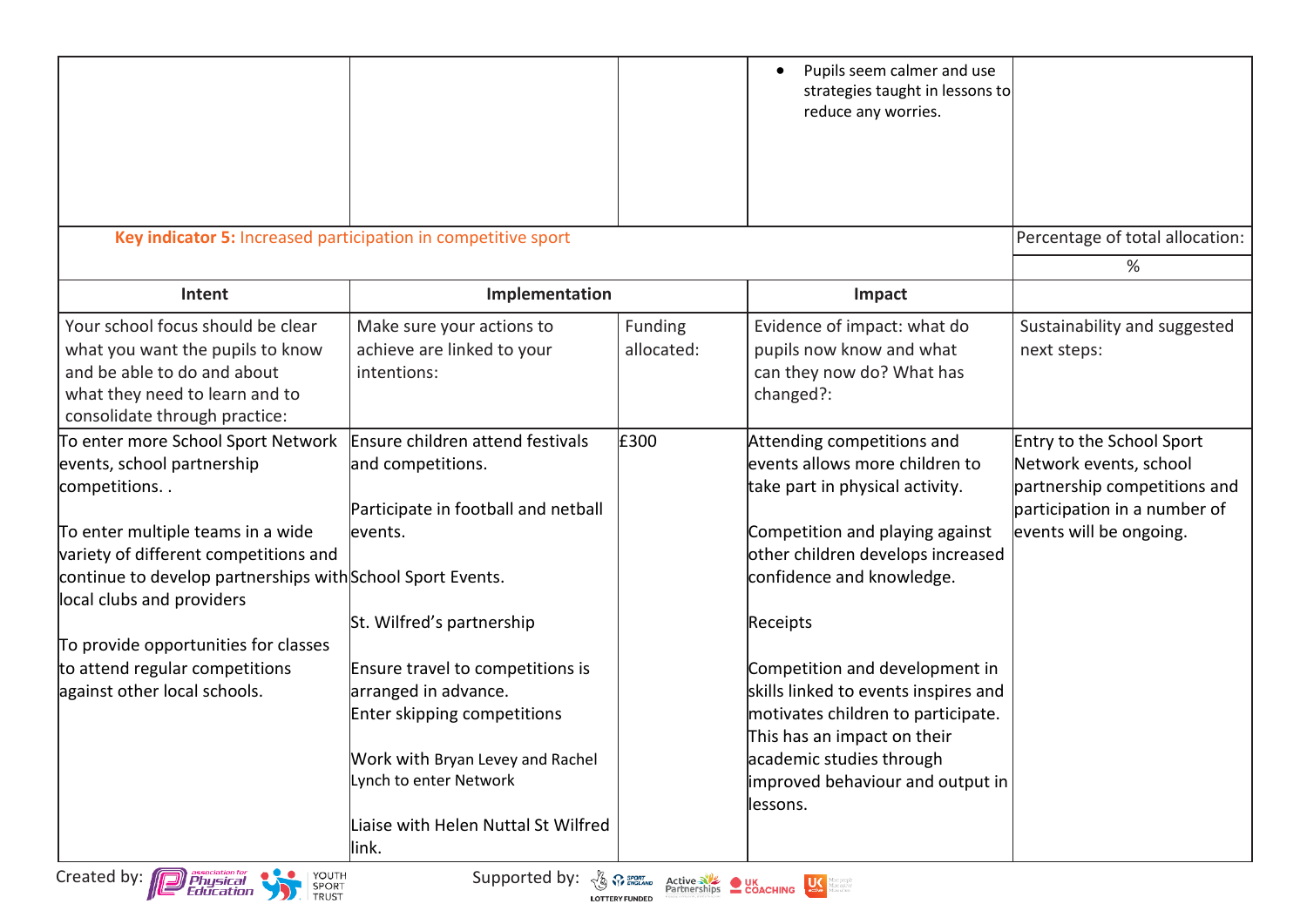| To ensure classes are<br>provided with                                                                                                                                                                                                                                                                                                                                                     | Confirm attendance to<br>competitions.                                                                        | Linking to sports partnerships<br>provides opportunities for classes                                                                                                                                                                                                                                                                                                                                                                                                                                                                                          | - Introduce additional                                            |
|--------------------------------------------------------------------------------------------------------------------------------------------------------------------------------------------------------------------------------------------------------------------------------------------------------------------------------------------------------------------------------------------|---------------------------------------------------------------------------------------------------------------|---------------------------------------------------------------------------------------------------------------------------------------------------------------------------------------------------------------------------------------------------------------------------------------------------------------------------------------------------------------------------------------------------------------------------------------------------------------------------------------------------------------------------------------------------------------|-------------------------------------------------------------------|
| opportunities to<br>experience a variety of<br>skill development and<br>inter competition.                                                                                                                                                                                                                                                                                                 | Ensure affiliation fees are up to<br>date.                                                                    | to attend regular competitions<br>against other local schools.                                                                                                                                                                                                                                                                                                                                                                                                                                                                                                | competitive sports<br>(intra-level) to<br>increase participation. |
| (Reception - Year 6) to<br>participate in<br>competitions with<br>other schools<br>throughout the<br>academic year.<br><b>Enter Football and</b><br>Netball teams into<br>leagues. Children will<br>be given opportunity to<br>represent the school in<br>girls and boys football<br>teams.<br>- Introduce additional<br>competitive sports<br>(intra-level) to<br>increase participation. | Arrange friendly competition -<br>intra school.                                                               | SSP provides opportunities to<br>enter Level 3 competitions if they<br>excel in Level 2 competitions.<br>Children will have an increased<br>skill level in PE from better<br>training and leadership resulting in<br>lan increased chance of success in<br>competitive sport.<br>These opportunities allow children<br>to represent the school to<br>compete against other schools in a<br>competitive nature. This means<br>more children are taking part in<br>more physical activity with the<br>added opportunity to be scouted<br>to play at club level. |                                                                   |
|                                                                                                                                                                                                                                                                                                                                                                                            |                                                                                                               | WIDER IMPACT AS A RESULT OF<br><b>ABOVE</b><br>Improved standards in<br>games in curriculum time<br>due to development of<br>catching and hitting skills.                                                                                                                                                                                                                                                                                                                                                                                                     |                                                                   |
| Created by: <b>Department</b><br>Education                                                                                                                                                                                                                                                                                                                                                 | YOUTH<br>Supported by: $\frac{N_0}{N_0}$ $\Omega_{\text{ENGLAND}}$<br>SPORT<br>TRUST<br><b>LOTTERY FUNDED</b> | Active NE OUK<br>Partnerships COACHING<br><b>CONTROL</b> Mare                                                                                                                                                                                                                                                                                                                                                                                                                                                                                                 |                                                                   |